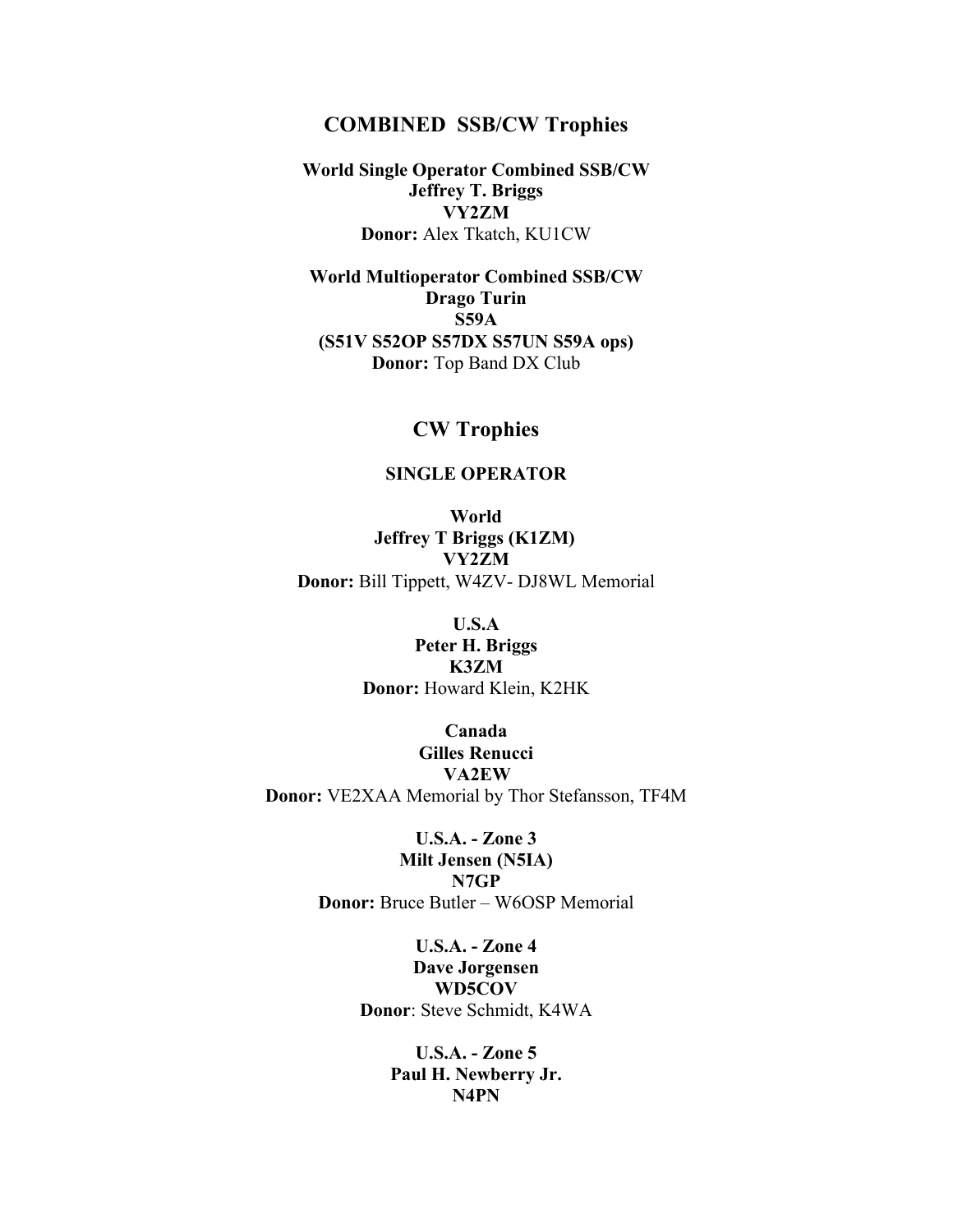**Donor:** CQ160M Contest Committee **Africa Ashraf Chaabane (KF5EYY) 3V8BB Donor:** James "Skip" Riba, WS9V

**Asia Masaki Okano JH4UYB Donor:** Missouri DX/Contest Club

**Europe Jiri Pesta (OK1RF) CS2C Donor:** Emir-Braco Memic, OE1EMS

**South America Alexey Ogorodov (HC2AO) HD2A Donor:** John Rodgers, WE3C

**Oceania Shoji Igawa (JA7HMZ) V6A Donor:** Robert L. Chortek, AA6VB

> **Russia Sergey Artyomov R3DX Donor:** UA2 Contest Club

**Japan Yukihisa Yamashita JA6LCJ Donor:** Alabama Contest Group

**North America Alfredo Velez Ramos (WP3C) NP4A Donor:** CQ magazine – N4IN Memorial

> **Southern Hemisphere Al Van Buren CE1/K7CA Donor:** Robert Kile, W7RH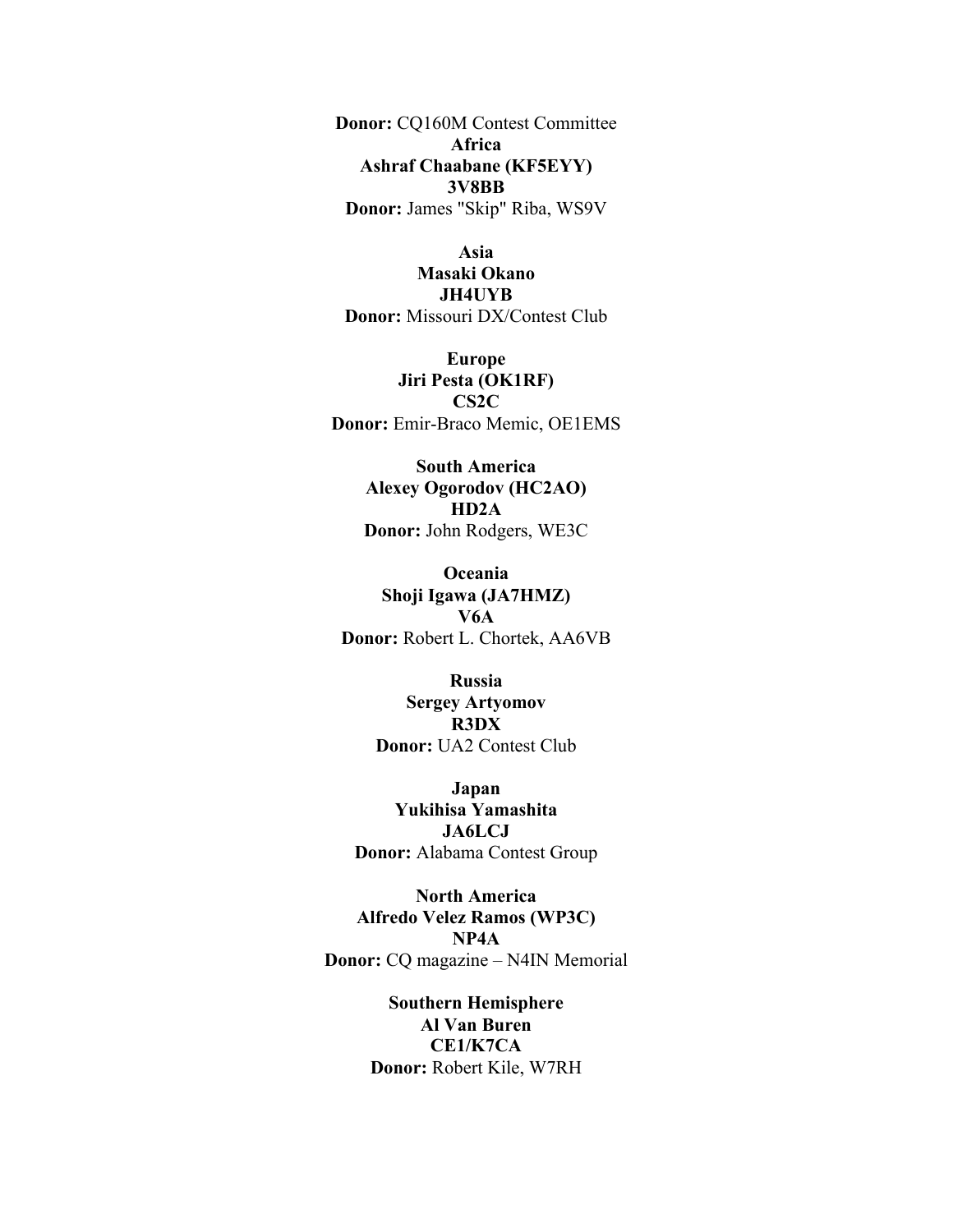**World Assisted Alexey P. Mikhailov EA8/RA1A Donor:** Andy Chesnokov, UA3AB

**Asia - Assisted Igor Booklan (RA3AUU) P33W Donor:** Nodir Tursoon-Zadeh, EY8MM

**Europe Assisted Ron Schiltmans (DL3BPC) LX7I Donor:** Carsten-Tomas Dauer, DL2OBO

> **U.S.A. Assisted Charlie Morrison (N1RR) K6ND Donor:** Akito Nagi, JA5DQH

**U.S.A. Assisted – Zone 3 Bob Epstein (K8IA) N7AT Donor:** Larry Pace, N7DD

**U.S.A Assisted – Zone 4 Jimmy D Thomas (N5ECT) WD5R Donor:** Pete Michaelis, N8TR

**World Low Power Anton Koval MW0EDX Donor:** Ed Parish, K1EP

**U.S.A. Low Power Greg Chapoton NA8V Donor:** Rich Kennedy, N4ESS

**Europe Low Power Dmytro Pavlik UZ5DX Donor:** Petr Ourednik, OK1RP – DL1RK Memorial

**Canada Low Power**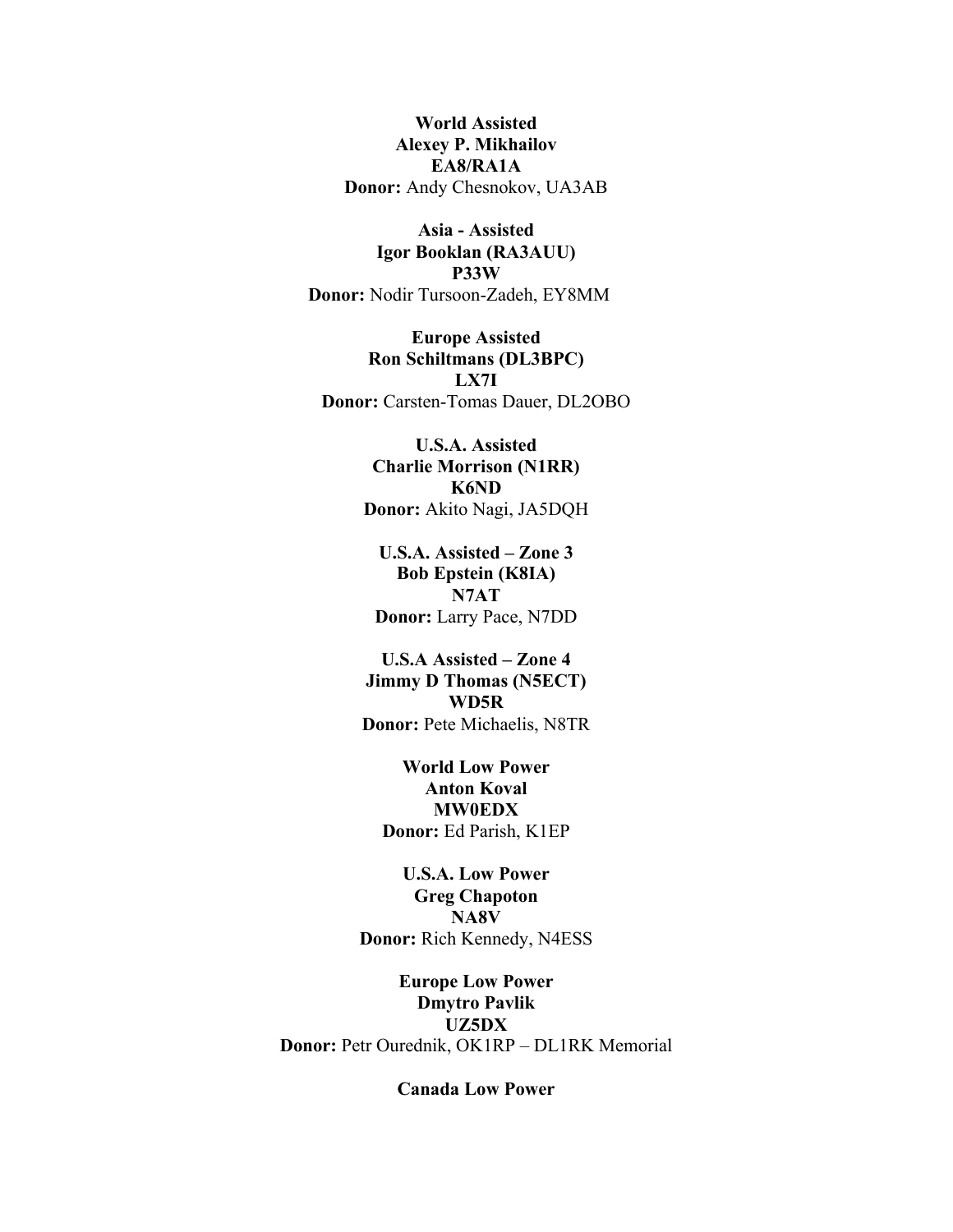**Richard Guidone VE3XL Donor:** Contest Club Ontario

#### **World QRP**

**Rene Matthes DK0XB Donor**: Wayne Mills, N7NG

**U.S.A. QRP William Johnson KV0Q Donor:** Bob Raymond, WA1Z

**U.S.A. QRP - Zone 4 Jerry Fiore N4JF Donor:** Dale Putnam WC7S

**Europe QRP Istvan Vajda (HA3MY) HG3M Donor:** Gary Breed, K9AY

**MULTI-OPERATOR World CCC PJ2T (K8ND W8WTS ops) Donor:** Hugh Valentine, N4RJ

**U.S.A. Krassimir D Petkov K1LZ (K1LZ W1UE AE2W K3JO N8BO ops) Donor:** Battle Creek Special Crew - WØCD K8GG W8UVZ

> **Europe Drago Turin S59A (S51V S52OP S57DX S57UN S59A ops) Donor:** Bob Evans, K5WA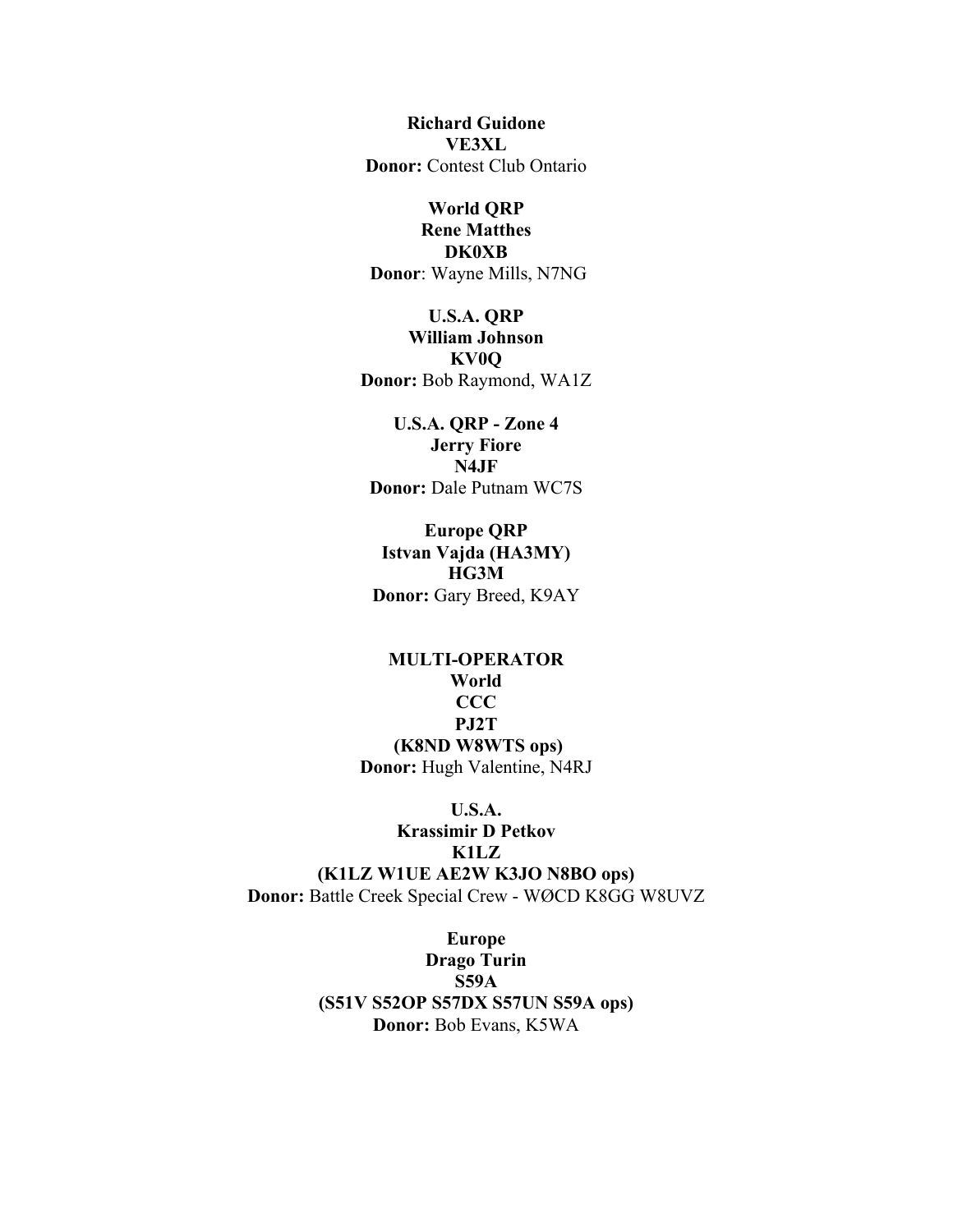### **ZONE 16 UA2F (RA2FA UA2FB UA2FF UA2FX) Donor:** Top Band DX Club

**U.S.A - Zone 3 Larry Pace N7DD (W8TK N7DD ops) Donor**: Robert L Chortek, AA6VB

## **SSB Trophies**

#### **SINGLE OPERATOR**

**World Jeffrey T. Briggs (K1ZM) VY2ZM Donor:** Bill Barr, N4NX

### **U.S.A. Peter H Briggs K3ZM Donor:** Mark Luhrman, W4SVO – W4PZV Memorial

**Canada Peter Barron VE3PN Donor:** Tom Haavisto, VE3CX

**U.S.A. - Zone 3 Milt Jensen (N5IA) N7GP Donor:** Dr. Larry Flegle, N4TMW

**U.S.A. - Zone 4 Rod Ehrhart WN8R Donor:** Alabama Contest Group

> **U.S.A. - Zone 5 Steven Sussman W3BGN**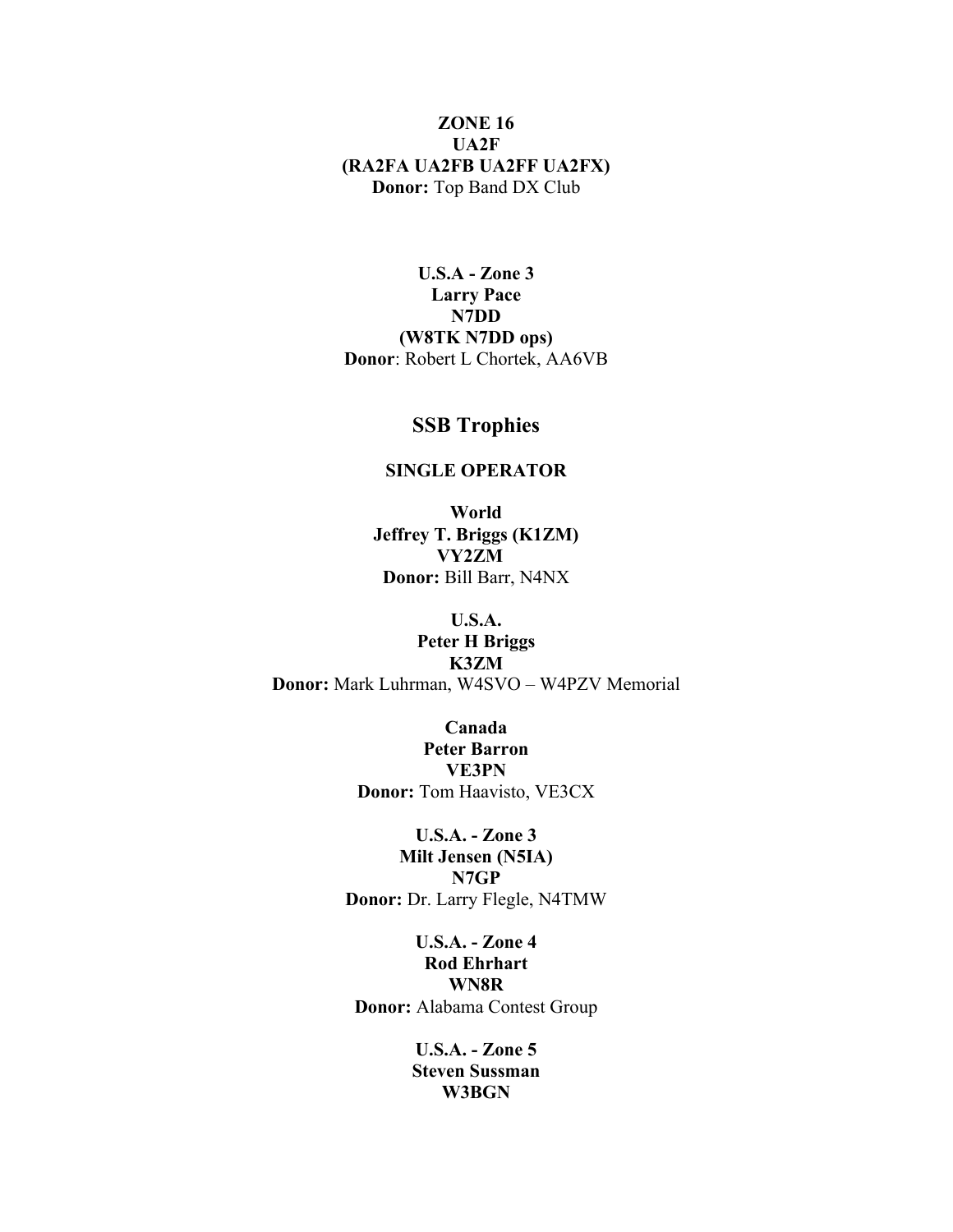**Donor:** Jim Monahan, K1PX

**Africa Rehda El Bahi 7X5QB Donor:** Carl Henson, WB4ZNH

**Asia Omari Odoshashvili 4L5O Donor:** Ed Campbell, NX7TT

**Europe Dmitrij Pavlov (EI3JZ) EI7M Donor:** James ""Skip"" Riba, WS9V

> **Russia Pavel Bogachev RK4FD Donor:** UA2 Contest Club

**North America John Barcroft (K6AM) ZF2AM Donor:** CQ magazine – K2EEK Memorial

> **South America Cesar Ramirez YV6CR Donor:** John Rodgers, WE3C

**Oceania Max Zenobi (KH6ZM) KH6CC Donor:** Al Teimurazov, 4L5A

**Southern Hemisphere Mario Raul Andraca Rivera LU8DPM Donor:** John Rogers, WE3C

**World Assisted Igor Booklan (RA3AUU) P33W Donor:** Ray Sokola, K9RS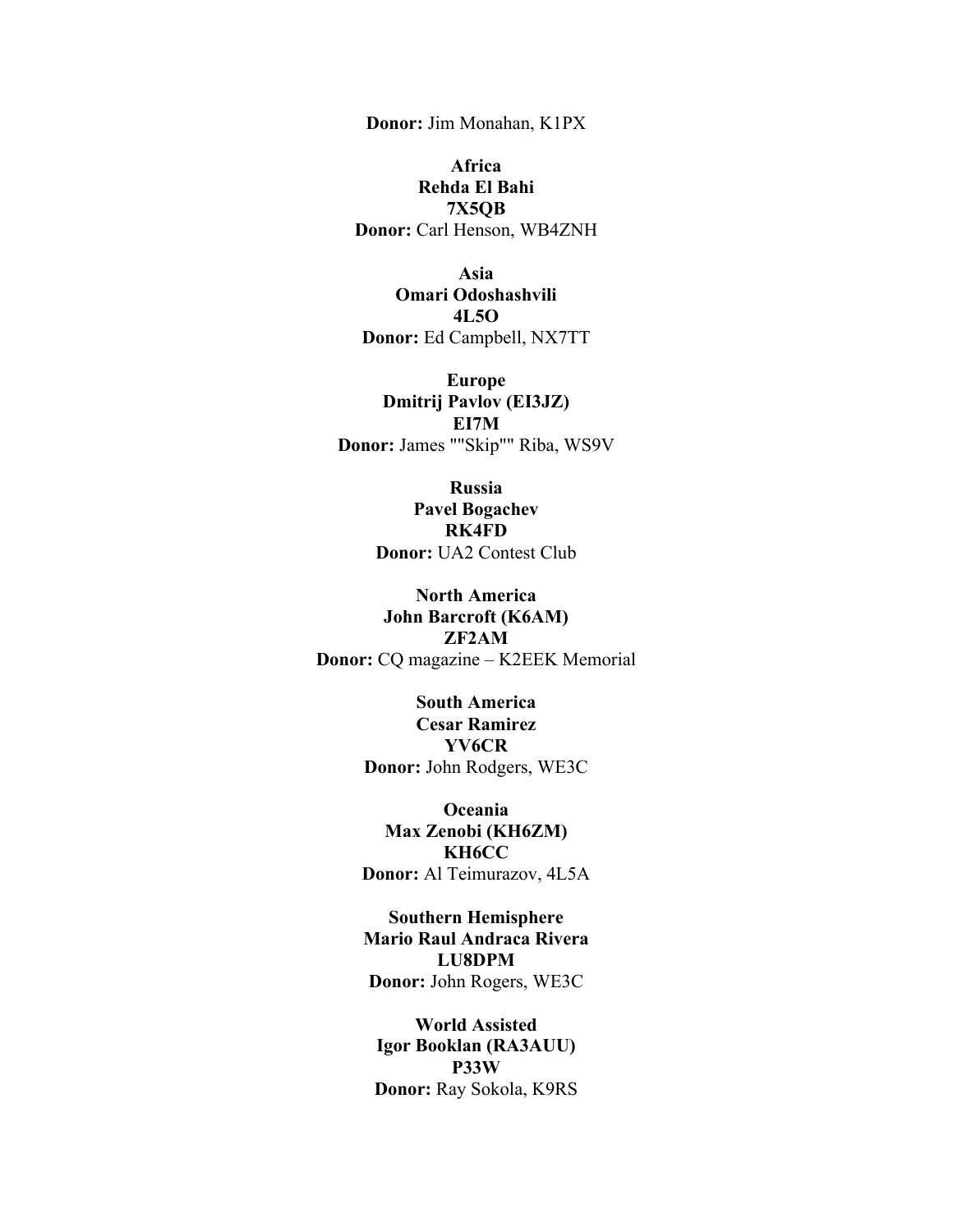**Asia Assisted Gena Kolmakov UA9MA Donor:** Nodir Tursoon-Zadeh, EY8MM

> **Europe Assisted Maciej Wieczorek (SP2XF) SN2M Donor:** Bob McGwier, N4HY

**U.S.A. Assisted Manny Fonseca Jr W2MF Donor:** Mississippi Valley DX & Contest Club

> **U.S.A. Assisted - Zone 4 Marlene Thomas WD5R Donor:** Pete Michaelis, N8TR

**World Low Power Adem Bajric E78T Donor:** Milt Jensen, N5IA

**U.S.A. Low Power George Verciuc W8CO Donor:** Tim Duffy, K3LR

**Europe Low Power Josef Burian OK1AY Donor:** Contest Club Ontario

**Canada Low Power Marcel LeBlanc VE9ML Donor:** Rudy Bakalov, N2WQ

**World QRP Vajda Istvan (HA3MY) HG3M Donor**: Mike Schwieterman, K7MS